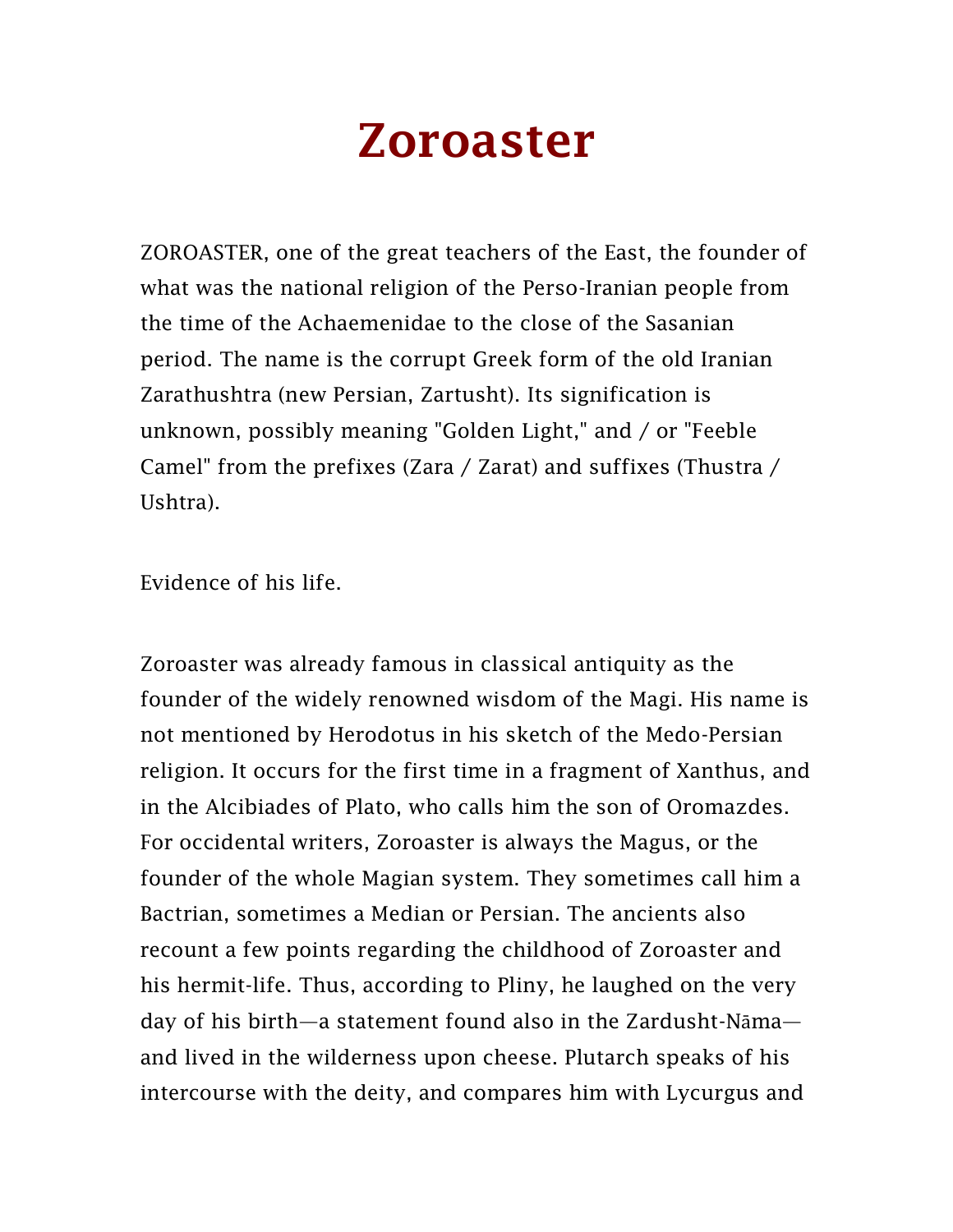Numa. Dio Chrysostom, Plutarch's contemporary, declares that neither Homer nor Hesiod sang of the chariot and horses of Zeus so worthily as Zoroaster, of whom the Persians tell that, out of love to wisdom and righteousness, he withdrew himself from men, and lived in solitude upon a mountain. The mountain was consumed by fire, but Zoroaster escaped uninjured and spoke to the multitude. Plutarch, drawing partly on Theopompus, speaks of his religion in his Isis and Osiris. He gives a faithful sketch of the doctrines, mythology and dualistic system of the Magian Zoroaster.

As to the period in which he lived, most of the Greeks have already lost the true perspective. Hermodorus and Hermippus of Smyrna place him 5000 years before the Trojan war, Xanthus 6000 years before Xerxes, Eudoxus and Aristotle 6000 years before the death of Plato. Agathias remarks, with perfect truth, that it is no longer possible to determine with any certainty when he lived and legislated. "The Persians," he adds, "say that Zoroaster lived under Hystaspes, but do not make it clear whether by this name they mean the father of Darius or another Hystaspes. But, whatever may have been his date, he was their teacher and instructor in the Magian religion, modified their former religious customs, and introduced a variegated and composite belief."

He is nowhere mentioned in the cuneiform inscriptions of the Achaemenidae, although Darius and his successors were without doubt devoted adherents of Zoroastrianism. The Avesta is,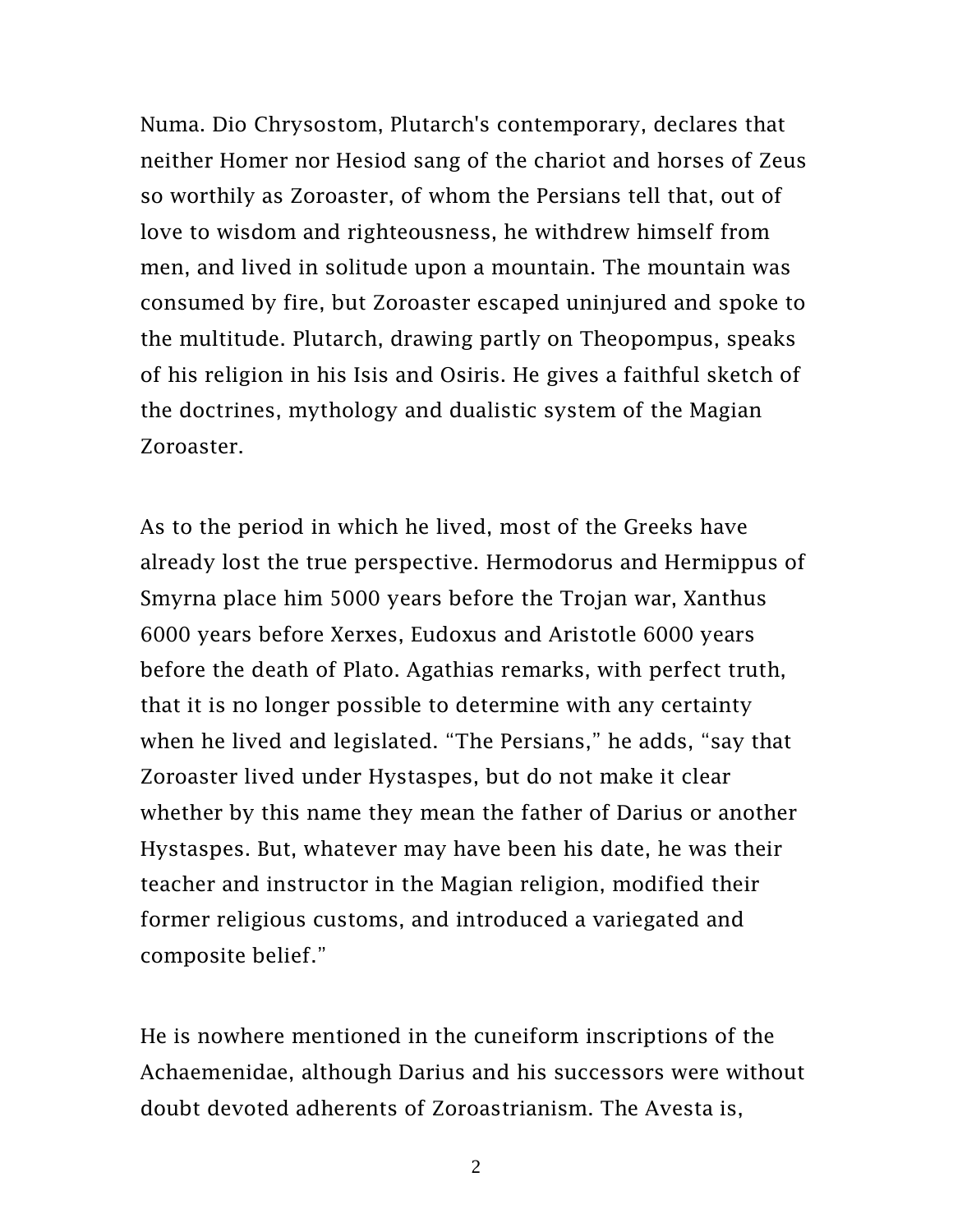indeed, our principal source for the doctrine of Zoroaster; on the subject of his person and his life it is comparatively reticent; with regard to his date it is, naturally enough, absolutely silent. The thirteenth section, or Spend Nask, which was mainly consecrated to the description of his life, has perished; while the biographies founded upon it in the seventh book of the Denkard (ninth century A.D.), the Shāh-Nāmeh, and the Zardusht-Nāma (thirteenth century), are thoroughly legendary—full of wonders, fabulous histories and miraculous deliverances.

Under all circumstances we must imitate the ancient authors in holding fast to the historic personality of Zoroaster; though he like many another name of the dim past—has failed to escape the fate of being regarded as a purely mythical creation (for instance, by Kern and by Darmesteter, in the Sacred Books of the East). According to Darmesteter, the Zarathustra of the Avesta is a mere myth, a divinity invested with human attributes, an incarnation of the storm-god, who with his divine word, the thunder, comes and smites the demons. Darmesteter has failed to realize sufficiently the disdnction between the Zoroaster of the later Avesta and the Zoroaster of the Gāthās. It cannot be denied that in the later Avesta, and still more in writings of more recent date, he is presented in a legendary light and endowed with superhuman powers. At his appearing all nature rejoices (Yasht, 13, 93); he enters into conflict with the demons and rids the earth of their presence (Yasht, 17, 19); Satan unsuccessfully approaches him as tempter to try to make him renounce his faith (Vendidad, 19, 6).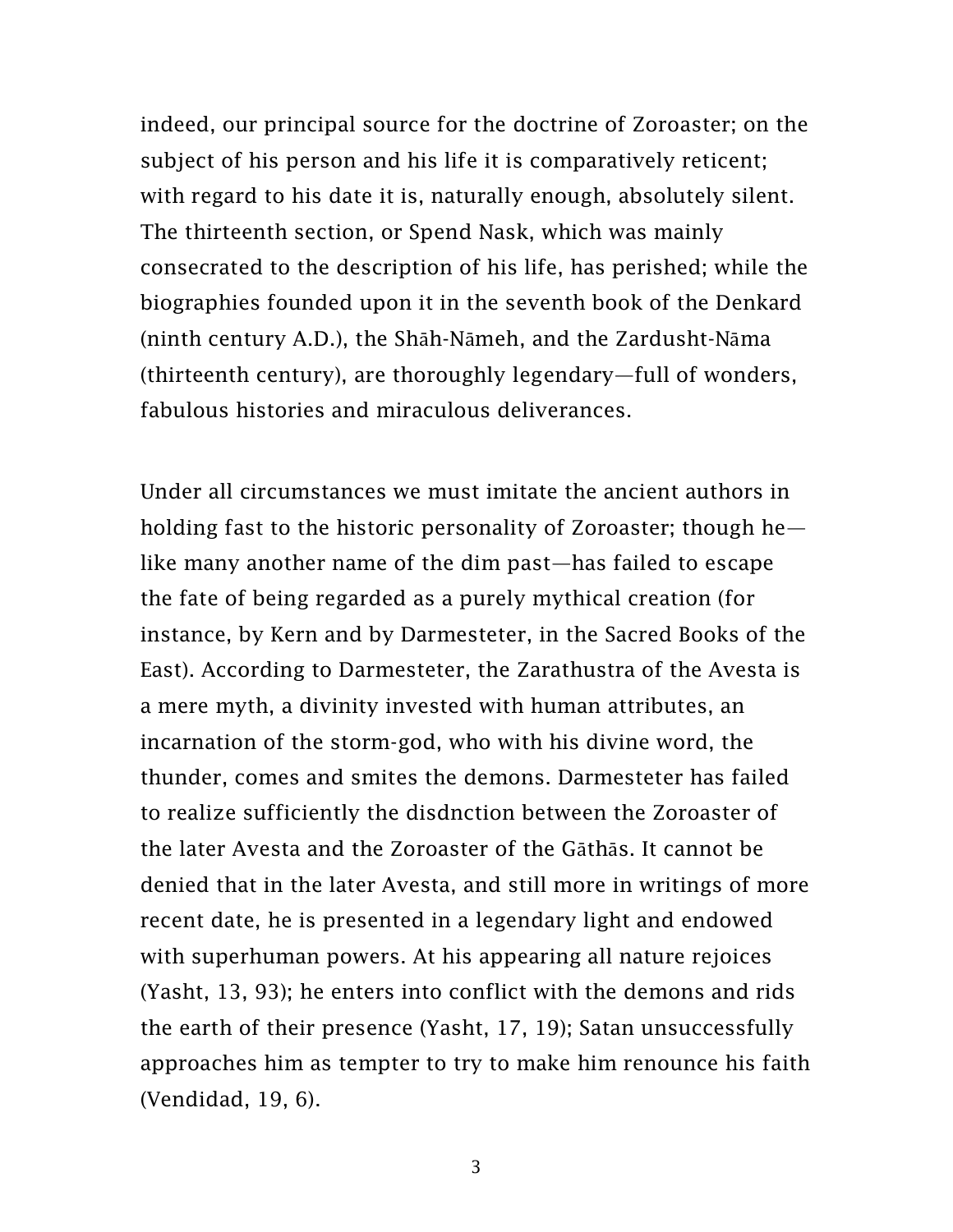The Gāthās alone within the Avesta make claim to be the ipsissima verba of the prophet; in the rest of that work they are put into Zoroaster's own mouth (Yasna, 9, 1) and are expressly called "the Gāthās of the holy Zoroaster" (Yasna, 57, 8). The litanies of the Yasna, and the Yashts, refer to him as a personage belonging to the past. The Vendidad also merely gives accounts of the dialogues between Ormazd and Zoroaster. The Gāthās alone claim to be authentic utterances of Zoroaster, his actual expressions in presence of the assembled congregation. They are the last genuine survivals of the doctrinal discourses with which—as the promulgator of a new religion—he appeared at the court of King Vishtāspa.

The person of the Zoroaster whom we meet with in these hymns differs toto coelo from the Zoroaster of the younger Avesta. He is the exact opposite of the miraculous personage of later legend—a mere man, standing always on the solid ground of reality, whose only arms are trust in his God and the protection of his powerful allies. At times his position is precarious enough. He whom we hear in the Gāthās has had to face, not merely all forms of outward opposition and the unbelief and lukewarmness of adherents, but also the inward misgivings of his own heart as to the truth and final victory of his cause. At one time hope, at another despondency, now assured confidence, now doubt and despair, here a firm faith in the speedy coming of the kingdom of heaven, there the thought of taking refuge by flight—such is the range of the emotions which find their immediate expression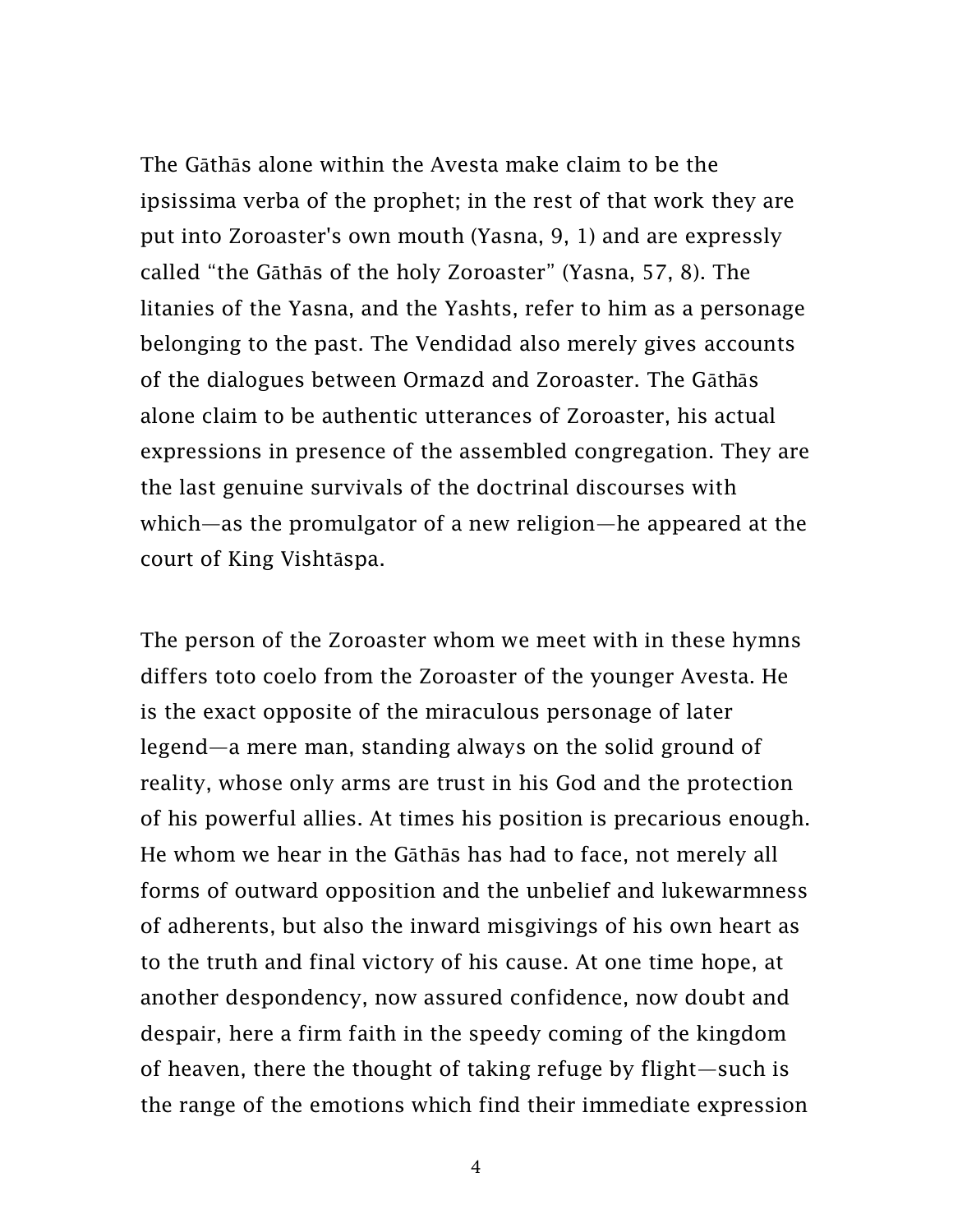in these hymns. And the whole breathes such a genuine originality, all is psychologically so accurate and just, the earliest beginnings of the new religious movement, the childhood of a new community of faith, are reflected so naturally in them all, that it is impossible for a moment to think of a later period of composition by a priesthood whom we know to have been devoid of any historical sense, and incapable of reconstructing the spiritual conditions under which Zoroaster lived. So soon as the point of view is clear—that in the Gāthās we have firm historical ground on which Zoroaster and his surroundings may rest, that here we have the beginnings of the Zoroastrian religion—then it becomes impossible to answer otherwise than affirmatively every general question as to the historical character of Zoroaster. Yet we must not expect too much from the Gāthās in the way of definite detail. They give no historical account of the life and teaching of their prophet, but rather are, so to say, versus memoriales, which recapitulate the main points of interest, often again in brief outlines. They are more of general admonitions, asseverations, solemn prophecies, sometimes directed to the faithful flock or to the princes, but generally cast in the form of dialogues with God and the archangels, whom he repeatedly invokes as witnesses to his veracity. Moreover, they contain many allusions to personal events which later generations have forgotten. It must be remembered, too, that their extent is limited, and their meaning, moreover, frequently dubious or obscure.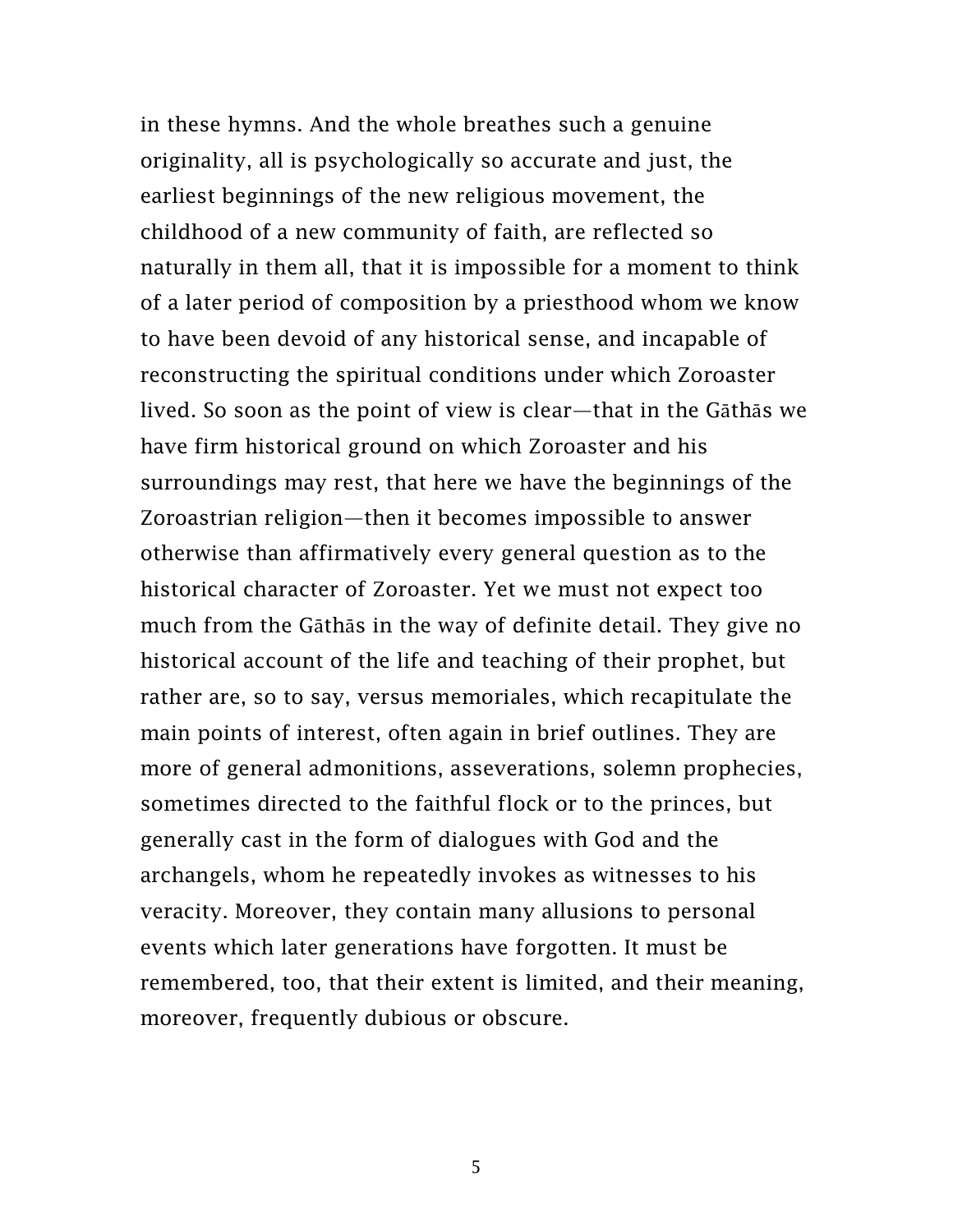The Person of the Prophet.—As to his birthplace the testimonies are conflicting. According to the Avesta (Yasna, 9, 17), Airyanem Vaējō, on the river Dāitya, the old sacred country of the gods, was the home of Zoroaster, and the scene of his first appearance. There, on the river Darejya, assuming that the passage (Vend., 19, 4) is correctly interpreted, stood the house of his father; and the Bundahishn (20, 32 and 24, 15) says expressly that the river Dāraja lay in Airan Vej, on its bank was the dwelling of his father, and that there Zoroaster was born. Now, according to the Bundahishn (29, 12), Airan Vej was situated in the direction of Atropatene, and consequently Airyanem Vaējō is for the most part identified with the district of Arrān on the river Aras (Araxes), close by the north-western frontier of Media. Other traditions, however, make him a native of Rai (Ragha). According to Yasna, 19, 18, the zarathushtrōtema, or supreme head of the Zoroastrian priesthood, had at a later (Sasanian) time, his residence in Ragha. The Arabic writer Shahrastānī endeavours to bridge the divergence between the two traditions by means of the following theory: his father was a man of Atropatēne, while the mother was from Rai. In his home tradition recounts he enjoyed the celestial visions and the conversations with the archangels and Ormazd which are mentioned already in the Gāthās. There, too, according to Yasht, 5, 105, he prayed that he might succeed in converting King Vīshtāspa. He then appears to have quitted his native district. On this point the Avesta is wholly silent: only one obscure passage (Yasna, 53, 9) seems to intimate that he found an ill reception in Rai. Finally, in the person of Vīshtāspa, who seems to have been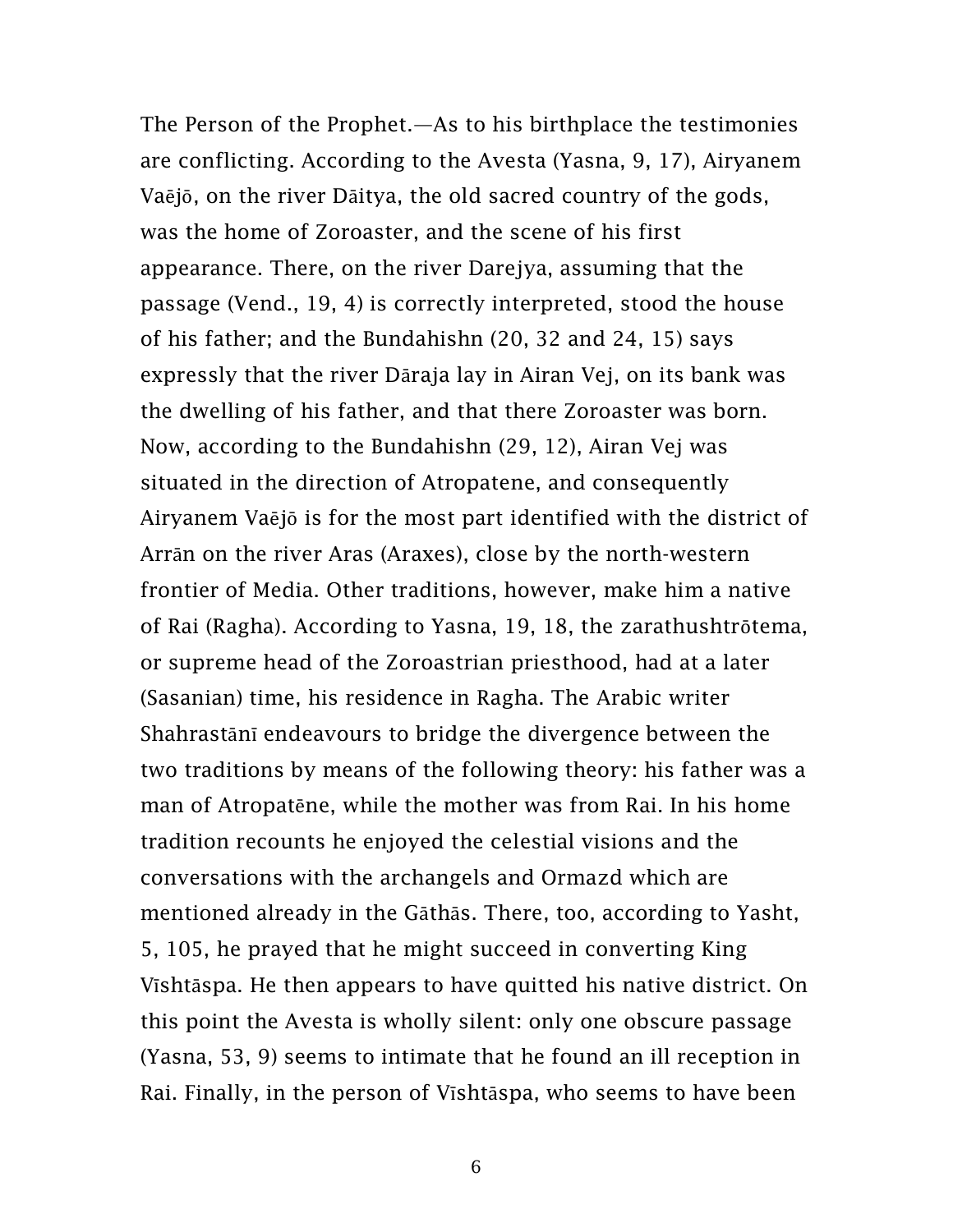a prince resident in east Iran, he gained the powerful protector and faithful disciple of the new religion whom he desired though after almost superhuman dangers and difficulties, which the later books depict in lively colors. According to the epic legend, Vīshtāspa was king of Bactria. Already in the later Avesta he has become a half-mythical figure, the last in the series of heroes of east Iranian legend, in the arrangement of which series priestly influence is unmistakably evident. He stands at the meeting-point between the old world and the new era which begins with Zoroaster. In the Gāthās he appears as a quite historical personage; it is essentially to his power and good example that the prophet is indebted for his success. In Yasna, 53, 2, he is spoken of as a pioneer of the doctrine revealed by Ormazd. In the relation between Zoroaster and Vīshtāspa already lies the germ of the state church which afterwards became completely subservient to the interests of the dynasty and sought its protection from it.

Among the grandees of the court of Vīshtāspa mention is made of two brothers, Frashaoshtra and Jāmāspa; both were, according to the later legend, vizirs of Vīshtāspa. Zoroaster was nearly related to both: his wife, Hvōvi, was the daughter of Frashaoshtra, and the husband of his daughter, Pourucista, was Jāmāspa. The actual rôle of intermediary was played by the pious queen Hutaosa. Apart from this connection, the new prophet relies especially upon his own kindred (hvaētush). His first disciple, Maidhyōimāongha, was his cousin: his father was, according to the later Avesta, Pourushaspa, his mother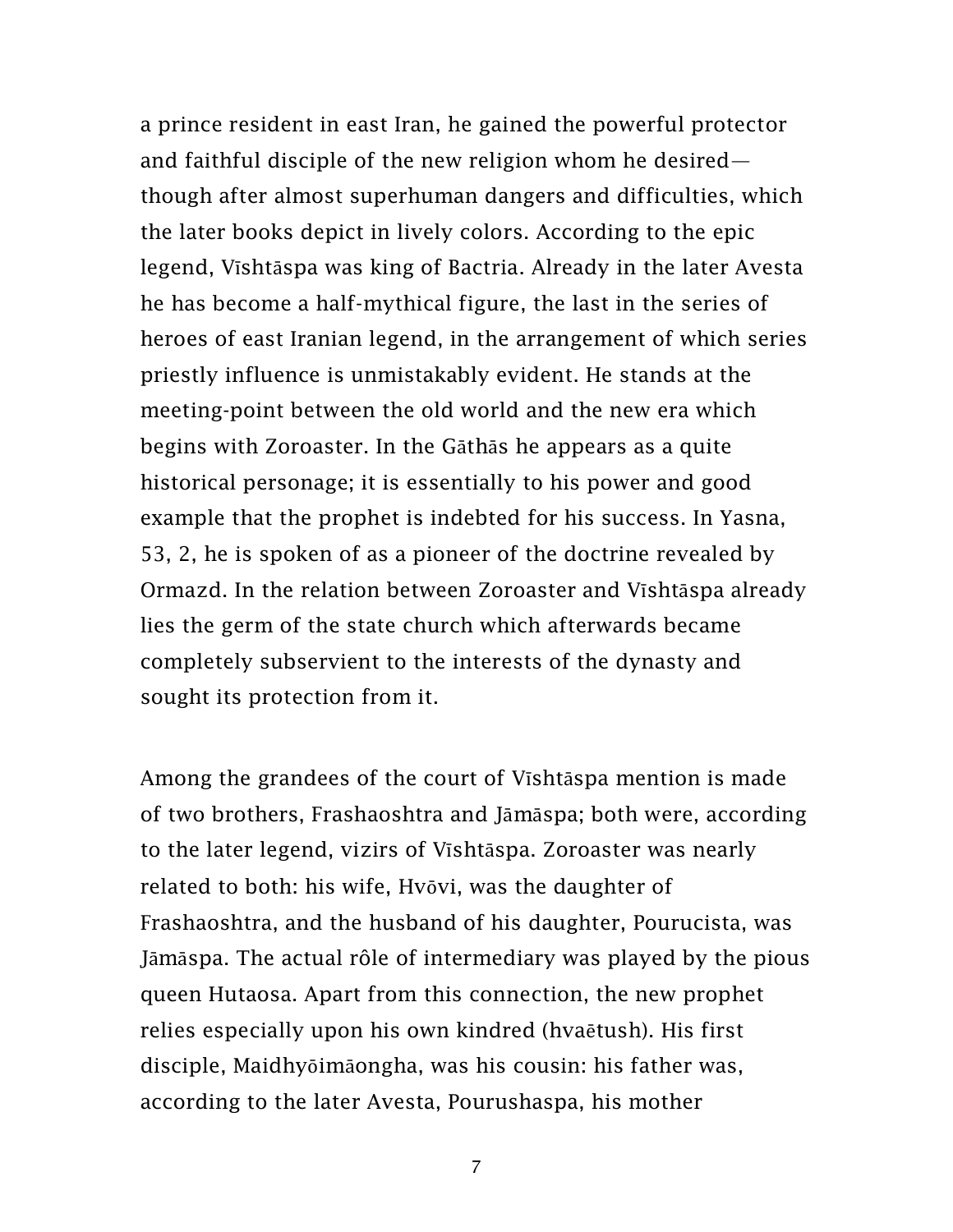Dughdōvā, his great-grandfather Haēcataspa, and the ancestor of the whole family Spitama, for which reason Zarathushtra usually bears this surname. His sons and daughters are repeatedly spoken of. His death is, for reasons easily intelligible, nowhere mentioned in the Avesta; in the Shāh-Nāmeh he is said to have been murdered at the altar by the Turanians in the storming of Balkh.

We are quite ignorant as to the date of Zoroaster; King Vīshtāspa does not seem to have any place in any historical chronology, and the Gāthās give no hint on the subject. In former times the assertion often was, and even now is often put forward, that Vīshtāspa was one and the same person with the historical Hystaspes, father of Darius the First. This identification can only be purchased at the cost of a complete renunciation of the Avestan genealogy. Hutaosa is the same name as Atossa: but in history Atossa was the wife of Cambyses and Darius. Otherwise, not onesingle name in the entourage of our Vīshtāspa can be brought into harmony with historical nomenclature. According to the Arda Vīrāf, 1, 2, Zoroaster taught, in round numbers, some 300 years before the invasion of Alexander. The testimony of Assyrian inscriptions relegates him to a far more ancient period. If these prove the name Mazdaka to have formed part of Median proper names in the year 715 B.C., Eduard Meyer (vide Ancient Persia) is justified in maintaining that the Zoroastrian religion must even then have been predominant in Media. Meyer, therefore, conjecturally puts the date of Zoroaster at 1000 B.C., as had already been done by Duncker. This, in its turn, may be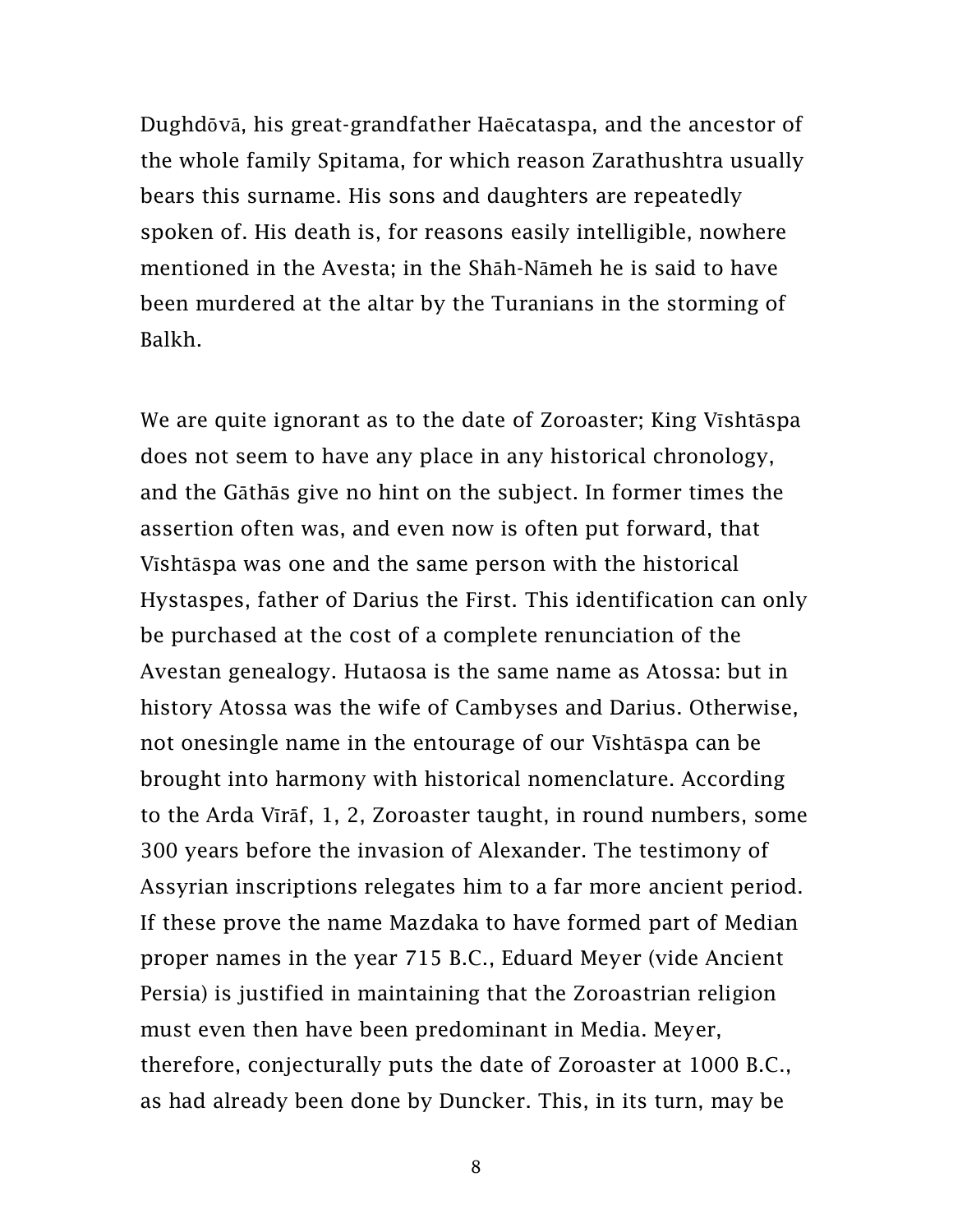too high: but, in any case, Zoroaster belongs to a prehistoric era. Probably he emanated from the old school of Median Magi (plural, Maga), and appeared first in Media as the prophet of a new faith, but met with sacerdotal opposition, and turned his steps eastward. In the east of Iran the novel creed first acquired a solid footing, and subsequently reacted with success upon the West.

Zoroastrianism.—Zoroaster taught a new religion; but this must not be taken as meaning that everything he taught came, so to say, out of his own head. His doctrine was rooted in the old Iranian—or Aryan—folk-religion, of which we can only form an approximate representation by comparison with the religion of the Veda. The newly discovered Hittite inscriptions have now thrown a welcome ray of light on the primitive Iranian creed. In these inscriptions Mitra, Varuna, Indra and Nāsatya are mentioned as deities of the Iranian kings of Mitani at the beginning of the fourteenth century—all of them names with which we are familiar from the Indian pantheon. The Aryan folk religion was polytheistic. Worship was paid to popular divinities, such as the war-god and dragon-slayer Indra, to natural forces and elements such as fire, but the Aryans also believed in the ruling of moral powers and of an eternal law in nature. On solemn occasions the inspiring drink soma (haoma) ministered to the enjoyment of the devout. Numerous coincidences with the Indian religion survive in Zoroastrianism, side by side with astonishing diversities.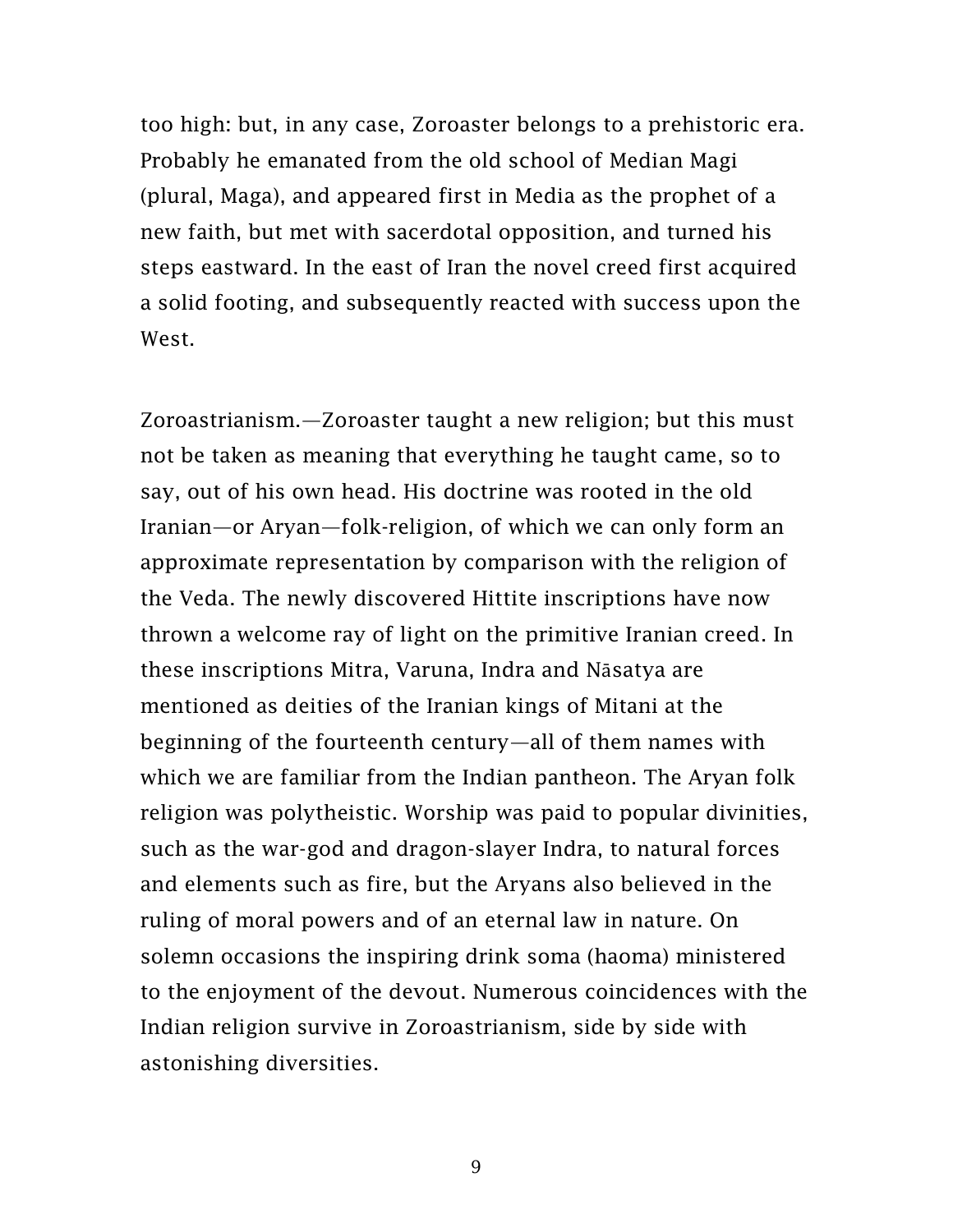The most striking difference between Zoroaster's doctrine of God and the old religion of India lies in this, that while in the Avesta the evil spirits are called daēva (Modern Persian dīv); the Aryans of India, in common with the Italians, Celts / Gauls, and Letts, gave the name of dēva to their good spirits, the spirits of light. An alternative designation for deity in the Rig-Veda is asura. In the more recent hymns of the Rig-Veda and in later India, on the other hand, only evil spirits are understood byasuras, while in Iran the corresponding word ahura was, and ever has continued to be, the designation of God the Lord. Thus ahura-daēva, dēva-asura in Zoroastrian and in later Brahman theology are in their meanings diametrically opposed.

Asura-daiva represent originally two distinct races of gods (like the Northern Aser and Vaner)—two different aspects of the conception of deity. Asura indicates the more sublime and awful divine character, for which man entertains the greater reverence and fear: daiva denotes the kind gods of light, the vulgar—more sensuous and anthropomorphic—deities. This twofold development of the idea of God formed the point of leverage for Zoroaster's reformation. While in India the conception of the asura had veered more and more towards the dreadful and the dreaded, Zoroaster elevated it again—at the cost, indeed, of the daivas (daēvas), whom he degraded to the rank of malicious powers and devils. In one Asura, whose Aryan original was Varuna, he concentrated the whole of the divine character, and conferred upon it the epithet of "the wise" (mazdāo). This culminating stage in the asura-conception is the work of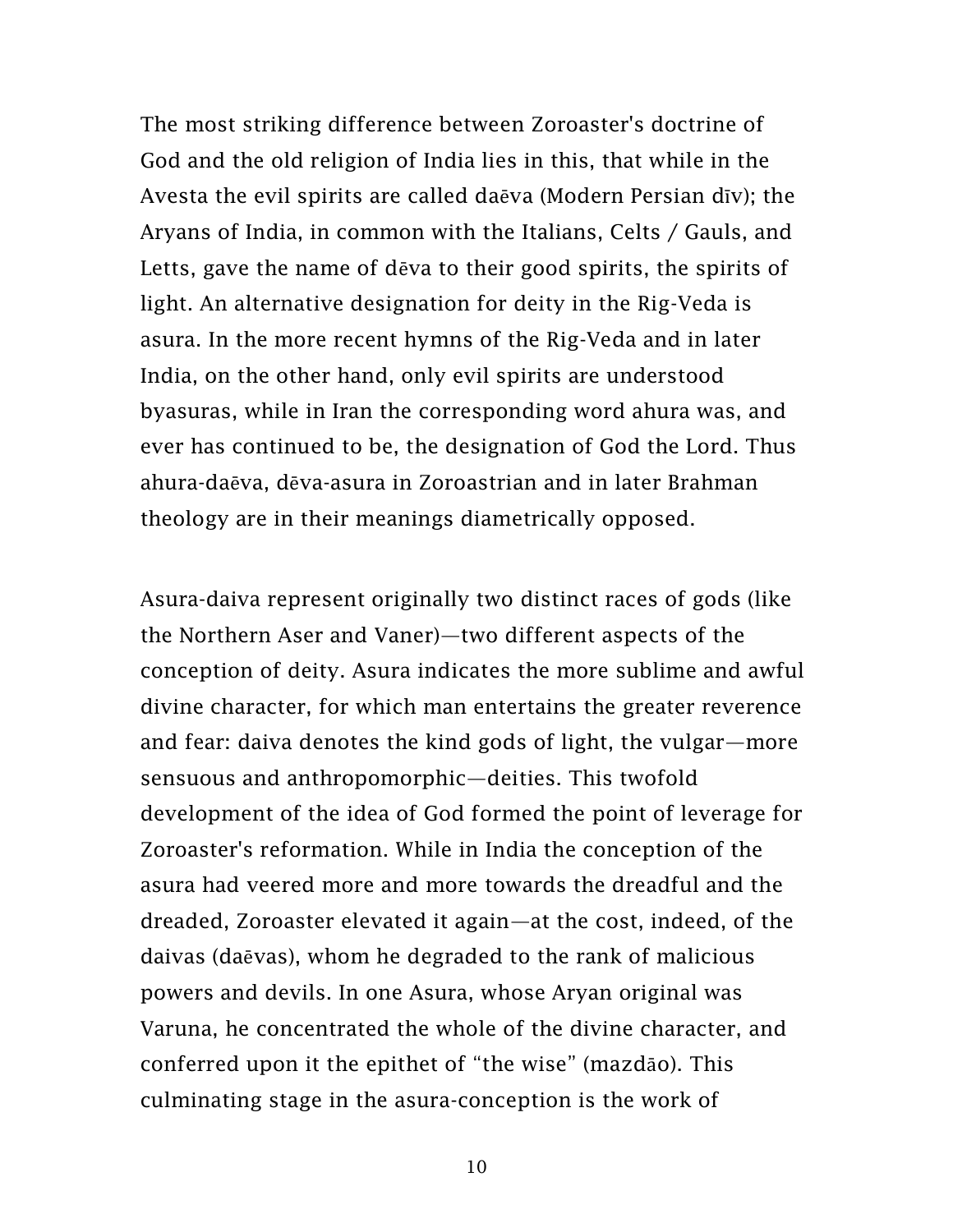Zoroaster. The Wise Lord (Ahurō Mazdāo—later Ormazd) is the primeval spiritual being, the All-parent, the Father who was existent before ever the world arose. From him that world has emanated, and its course is governed by his foreseeing eye. His guiding spirit is the Holy Spirit, which wills the good: yet it is not free, but restricted, in this temporal epoch, by its antagonist and own twin-brother (Yasna, 30, 3), the Evil Spirit (angrō mainyush, Ahriman), who in the beginning was banished by the Good Spirit by means of the famous ban contained in Yasna, 45, 2, and since then drags out his existence in the darkness of Hell as the principle of ill—the arch-devil. In the Gāthās the Good Spirit of Mazda and the Evil Spirit are the two great opposing forces in the world, and Ormazd himself is to a certain extent placed above them both. The Holy Spirit is made directly equivalent to Ahura Mazda, the "Wise Lord", Ormazd; and then the great watchword is: "Here Ormazd, there Ahriman!" The very daēvas are only the inferior instruments, the corrupted children of Ahriman, from whom come all that is evil in the world. The daēvas, unmasked and attacked by Zoroaster as the true enemies of mankind, are still, in the Gāthās, without doubt the perfectly definite gods of old popular belief—the idols of the people. For Zoroaster they sink to the rank of spurious deities, and in his eyes their priests and votaries are idolaters and heretics. In the later, developed system the daēvas are the evil spirits in general, and their number has increased to millions. Some few of these have names; and among those names of the old Aryan divinities emerge here and there, such as Indra and Nāonhaitya. With some, of course—such as the god of fire—the connection with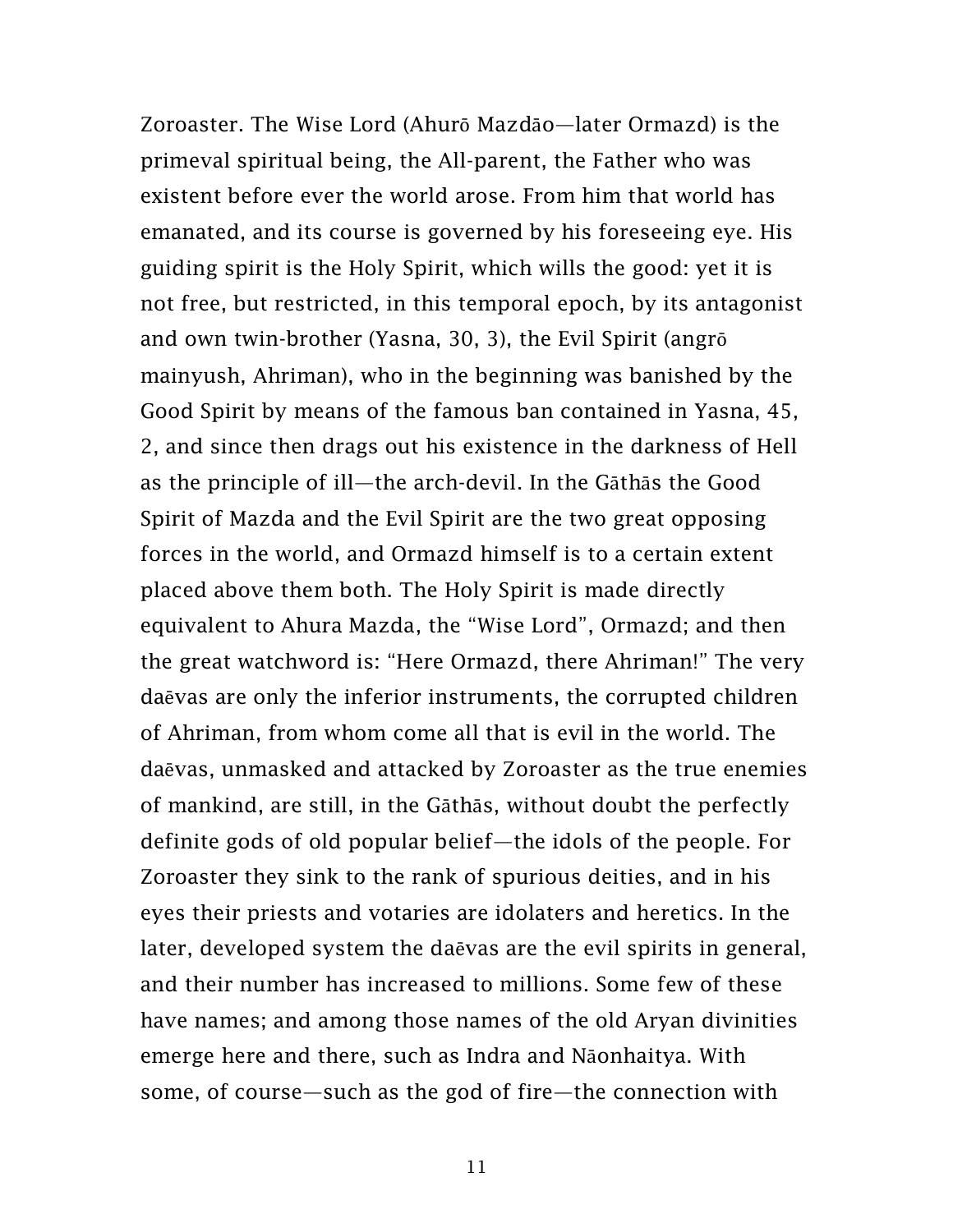the good deity was a priori indissoluble. Other powers of light, such as Mitra the god of day (Iranian Mithra), survived unforgotten in popular belief till the later system incorporated them in the angelic body. The authentic doctrine of the Gāthās had no room either for the cult of Mithra or for that of the Haoma. Beyond the Lord and his Fire, the Gāthās only recognize the archangels and certain ministers of Ormazd, who are, without exception, personifications of abstract ideas. This hypostasization and all-egotization is especially characteristic of the Zoroastrian religion. The essence of Ormazd is Truth and Law (asha, akin to the Vedic rita): this quality he embodies, and its personification (though conceived as sexless) is always by his side, a constant companion and intimate. The essence of the wicked spirit is falsehood: and falsehood, as the embodiment of the evil principle, is much more frequently mentioned in the Gāthās than Ahriman himself.

Zoroaster says of himself that he had received from God a commission to purify religion (Yasna, 44, 9). He purified it from the grossly sensual elements of daēva worship, and uplifted the idea of religion to a higher and purer sphere. The motley body of Aryan folk-belief, when subjected to the unifying thought of a speculative brain, was transformed to a self-contained theory of the universe and a logical dualistic principle. But this dualism is a temporally limited dualism—no more than an episode in the world-whole—and is destined to terminate in monotheism. Later sects sought to rise from it to a higher unity in other ways. Thus the Zurvanites represented Ormazd and Ahriman as twin sons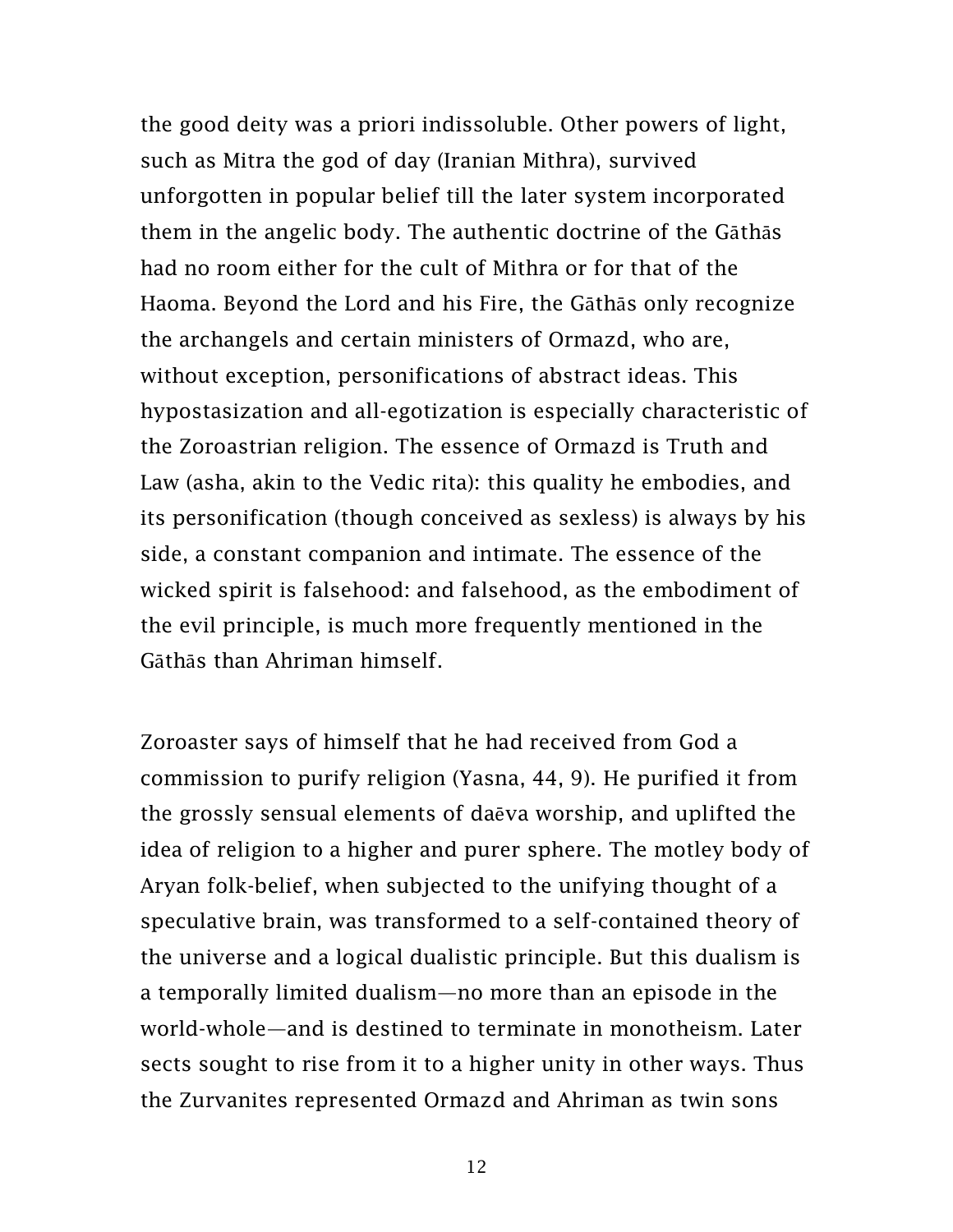proceeding from the fundamental principle of all—Zrvana Akarana, or limitless time.

Ethically, too, the new doctrine stands on a higher plane, and represents, in its moral laws, a superior civilization. The devilworshippers, at their sacrifices, slay the ox; and this the daēvas favour, for they are foes to the cattle and to cattle-breeding, and friends to those who work ill to the cow. In Zoroaster's eyes this is an abomination: for the cow is a gift of Ormazd to man, and the religion of Mazda protects the sacred animal. It is the religion of the settled grazier and the peasant, while the ruder daēva-cult holds its ground among the uncivilized nomadic tribes. In an old confession of faith, the convert is pledged to abjure the theft and robbery of cattle and the ravaging of villages inhabited by worshippers of Mazda (Yasna, 12, 2).

Zoroaster's teachings show him to have been a man of a highly speculative turn, faithful, however, with all his originality, to the Iranian national character. With zeal for the faith, and boldness and energy, he combined diplomatic skill in his dealings with his exalted protectors. His thinking is consecutive, self-restrained, practical, devoid of everything that might be called fantastic or excessive. His form of expression is tangible and concrete: his system is constructed on a clearly conceived plan and stands on a high moral level; for its time it was a great advance in civilization. The doctrine of Zoroaster and the Zoroastrian Church may be summarized somewhat as follows: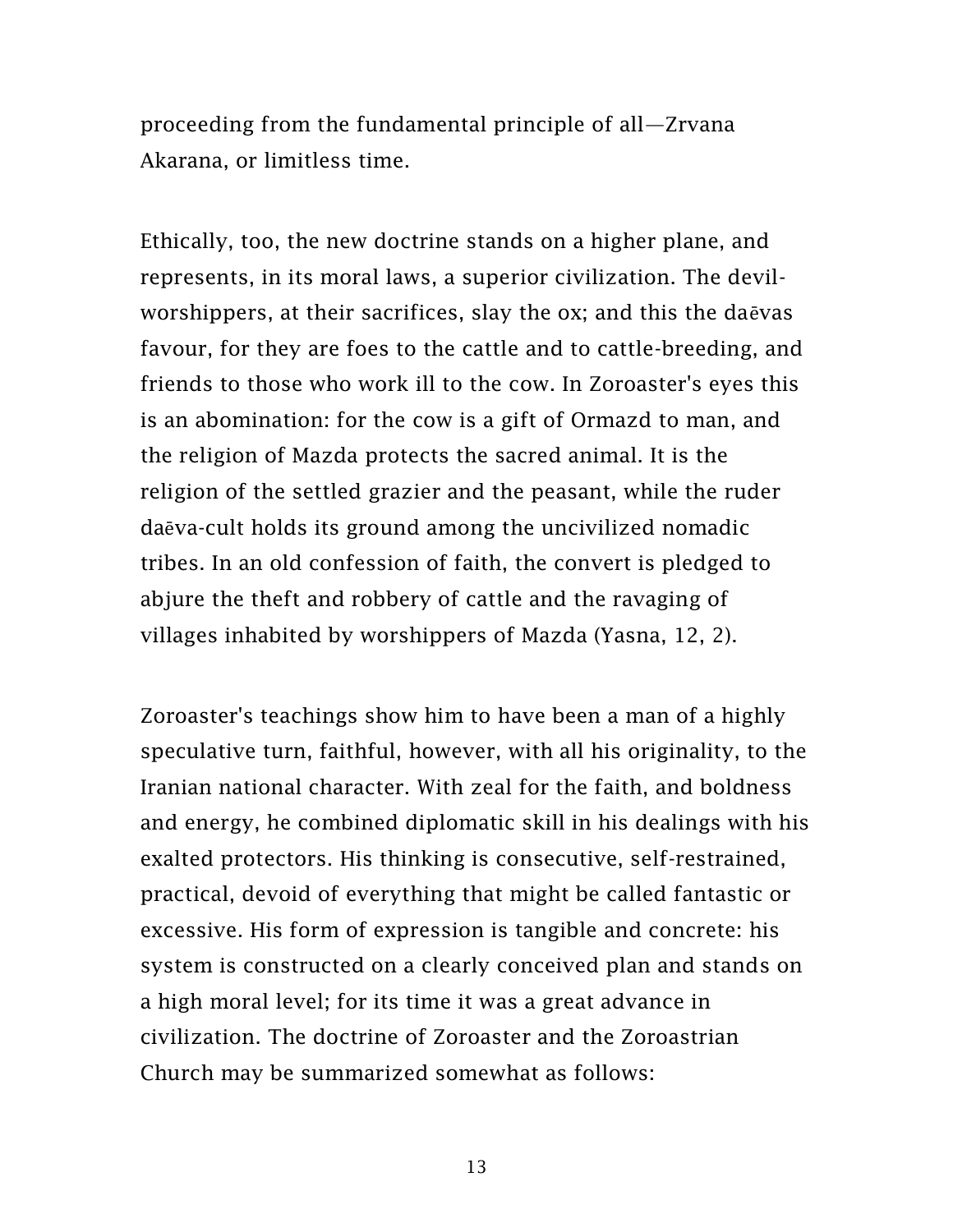At the beginning of things there existed the two spirits who represented good and evil (Yasna, 30, 3). The existence of evil in the world is thus presupposed from the beginning. Both spirits possess creative power, which manifests itself positively in the one and negatively in the other. Ormazd is light and life, and creates all that is pure and good—in the ethical world of law, order and truth. His antithesis is darkness, filth, death, and produces all that is evil in the world. Until then the two spirits had counterbalanced one another. The ultimate triumph of the good spirit is an ethical demand of the religious consciousness and the quintessence of Zoroaster's religion. Ormazd later reveals to Zoroaster the Yatha Ahu Vairyo prayer, known as the Ahunwar, which Ormazd spoke to paralyze, prophesize, and overcome the evil spirit, Ahriman. Thus, the Ahunwar is the most important prayer of Zoroastrians and is similar in its cosmic theme, spiritual message to the believer, and practice in the religion as the Lord's Prayer revealed by Christ is to Christians.

The evil spirit with his wicked hosts appears in the Gāthās much less endowed with the attributes of personality and individuality than does Ahura Mazda. Within the world of the good Ormazd is Lord and God alone. In this sense Zoroastrianism is often referred to as the faith of Ormazd or as Mazdaism. Ormazd in his exalted majesty is the ideal figure of an Oriental king. He is not alone in his doings and conflicts, but has in conjunction with himself a number of genii—for the most part personifications of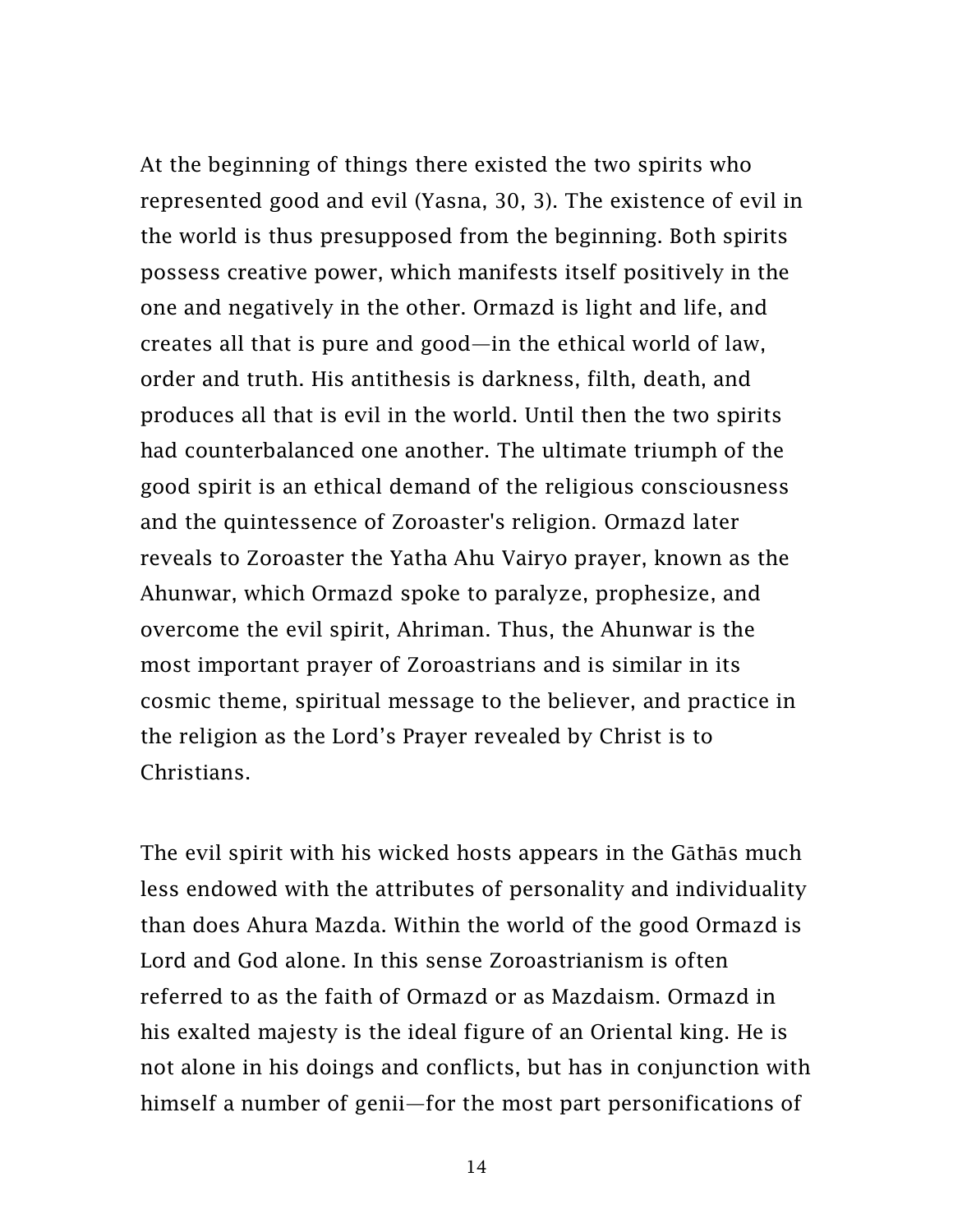ethical ideas. These are his creatures, his instruments, servants and assistants. They are comprehended under the general name of ameshā spentā ("immortal holy ones") and are the prototypes of the seven ameshaspands of a later date. These are similar to the seven spirits of Yahweh described in the Bible's Old Testament and the Revelation of Saint John the Divine in the Bible's New Testament. Per Zoroastrianism, these seven emanations of The Creator are—(1) Vohu Manō, good sense, that is, the good principle, the idea of the good, the principle that works in man inclining him to what is good; (2) Asha, afterwards Asha Vahishta, the genius of truth and the embodiment of all that is true, good and right, upright law and rule—ideas practically identical for Zoroaster; (3) Khshathra, afterwards Khshathra Vairya, the power and kingdom of Ormazd, which have subsisted from the first but not in integral completeness, the evil having crept in like tares among the wheat: the time is yet to come when it shall be fully manifested in all its unclouded majesty; (4) Ārmaiti, due reverence for the divine, verecundia, spoken of as daughter of Ormazd and regarded as having her abode upon the earth; (5) Haurvatāt, perfection; (6) Ameretāt, immortality. Other ministering angels are Gēush Urvan ("the genius and defender of animals"), and Sraosha, the genius of obedience and faithful hearing; (7) Spenta Mainyu, the Holy Spirit, The Creator directly or perhaps centrally, Ahura Mazda.

As soon as the two separate spirits (vide Bundahishn, 1, 4) encounter one another, their creative activity and at the same time their permanent conflict begin. The history of this conflict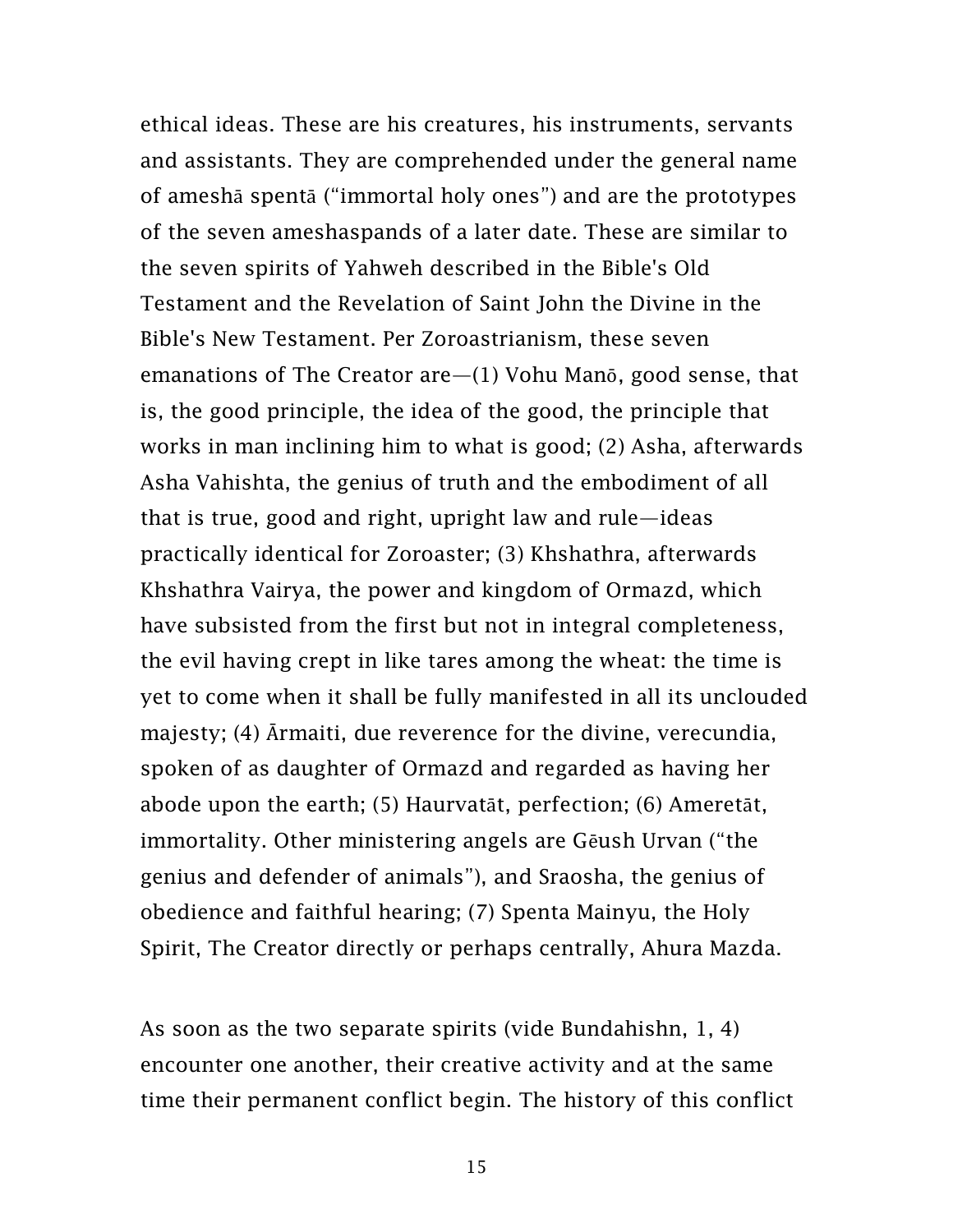is the history of the world. A great cleft runs right through the world: all creation divides itself into that which is Ahura's and that which is Ahriman's. Not that the two spirits carry on the struggle in person; they leave it to be fought out by their respective creations and creatures which they sent into the field. The field of battle is the present world.

In the center of battle is man: his soul is the object of the war. Man is a creation of Ormazd, who therefore has the right to call him to account. But Ormazd created him free in his determinations and in his actions, wherefore he is accessible to the influences of the evil powers. This freedom of the will is clearly expressed in Yasna, 31, 11: "Since thou, O Mazda, didst at the first create our being and our consciences in accordance with thy mind, and didst create our understanding and our life together with the body, and works and words in which man according to his own will can frame his confession, the liar and the truth-speaker alike lay hold of the word, the knowing and the ignorant each after his own heart and understanding. Ārmaiti searches, following thy spirit, where errors are found." Man takes part in this conflict by all his life and activity in the world. By a true confession of faith, by every good deed, word and thought, by continually keeping pure his body and his soul, he impairs the power of Satan and strengthens the might of goodness, and establishes a claim for reward upon Ormazd; by a false confession, by every evil deed, word and thought and defilement, he increases the evil and renders service to Satan.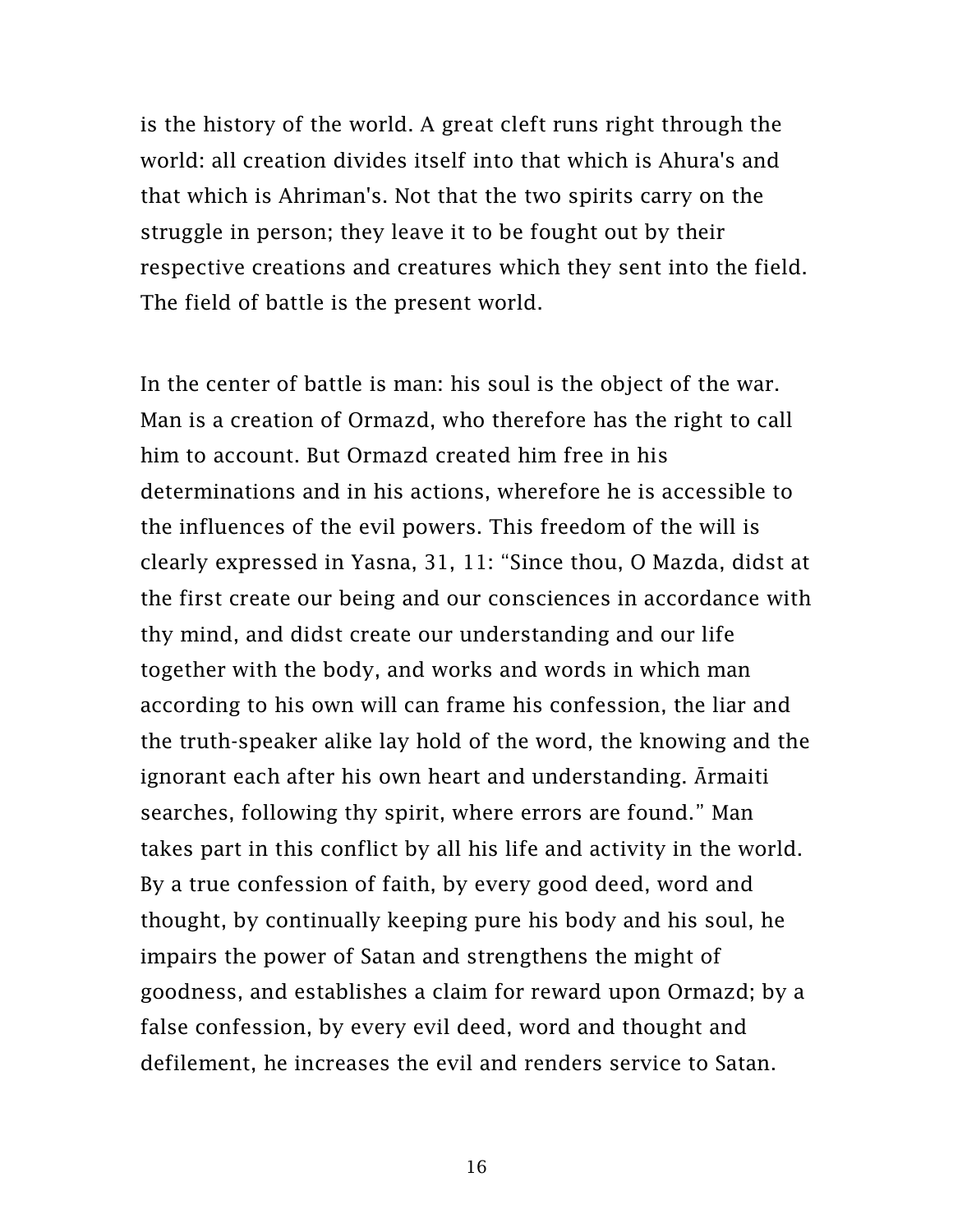The life of man falls into two parts—its earthly portion and that which is lived after death is past. The lot assigned to him after death is the result and consequence of his life upon earth. No religion has so clearly grasped the ideas of guilt and of merit. On the works of men here below a strict reckoning will be held in heaven (according to later representations, by Rashnu, the genius of justice, and Mithra). All the thoughts, words and deeds of each are entered in the book of life as separate items—all the evil works, etcetera, as debts. Wicked actions cannot be undone, but in the heavenly account can be counterbalanced by a surplus of good works. It is only in this sense that an evil deed can be atoned for by a good deed. Of a real remission of sins the old doctrine of Zoroaster knows nothing, whilst the later Zoroastrian Church admits repentance, expiation and remission. After death the soul arrives at the cinvatō peretu, or accountant's bridge, over which lies the way to heaven. Here the statement of his life account is made out. If he has a balance of good works in his favor, he passes forthwith into paradise (Garō demāna) and the blessed life. If his evil works outweigh his good, he falls finally under the power of Satan, and the pains of hell are his portion for ever. Should the evil and the good be equally balanced, the soul passes into an intermediary stage of existence (the Hamēstakāns of the Pahlavi books) and its final lot is not decided until the last judgment. This court of reckoning, the judicium particulare, is called ākā. The course of inexorable law cannot be turned aside by any sacrifice or offering, nor yet even by the free grace of God.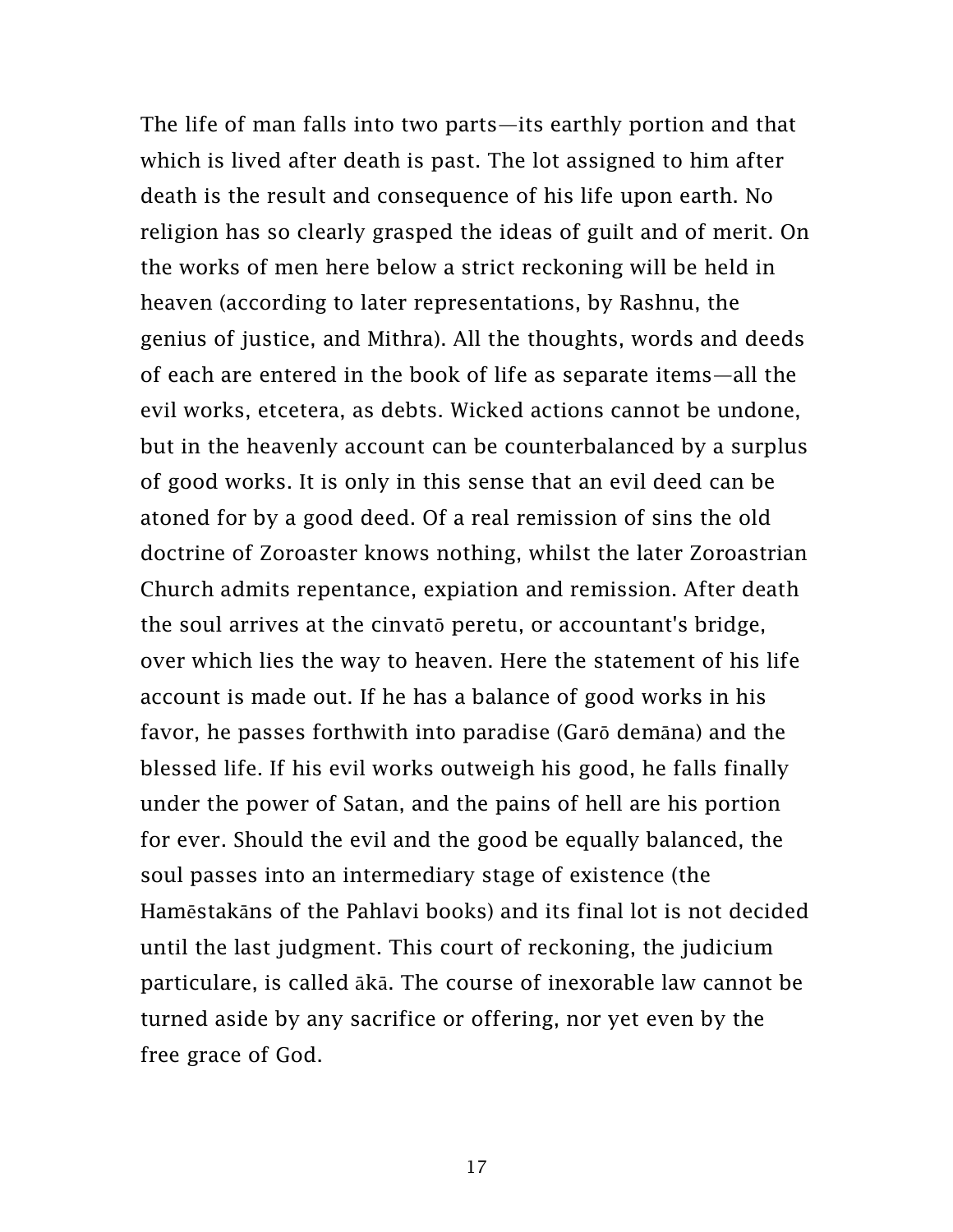But man has been smitten with blindness and ignorance: he knows neither the eternal law nor the things which await him after death. He allows himself too easily to be ensnared by the craft of the evil powers who seek to ruin his future existence. He worships and serves false gods, being unable to distinguish between truth and lies. Therefore it is that Ormazd in his grace determined to open the eyes of mankind by sending a prophet to lead them by the right way, the way of salvation. According to later legend (Vendidad 2, 1), Ormazd at first wished to entrust this task to Yima (Jemshīd), the ideal of an Iranian king. But Yima, the secular man, felt himself unfitted for it and declined it. He contented himself therefore with establishing in his paradise (vara) a heavenly kingdom in miniature, to serve at the same time as a pattern for the heavenly kingdom that was to come. Zoroaster at last, as being a spiritual man, was found fit for the mission. He experienced within himself the inward call to seek the amelioration of mankind and their deliverance from ruin, and regarded this inner impulse, intensified as it was by long, contemplative solitude and by visions, as being the call addressed to him by God Himself. Like Mahommed after him he often speaks of his conversations with God and the archangels. He calls himself most frequently manthran ("prophet"), ratu ("spiritual authority"), and saoshyant ("the coming helper" or alternatively "savior")—that is to say, when men come to be judged according to their deeds.

The full contents of his dogmatic and ethical teaching we cannot gather from the Gāthās. He speaks for the most part only in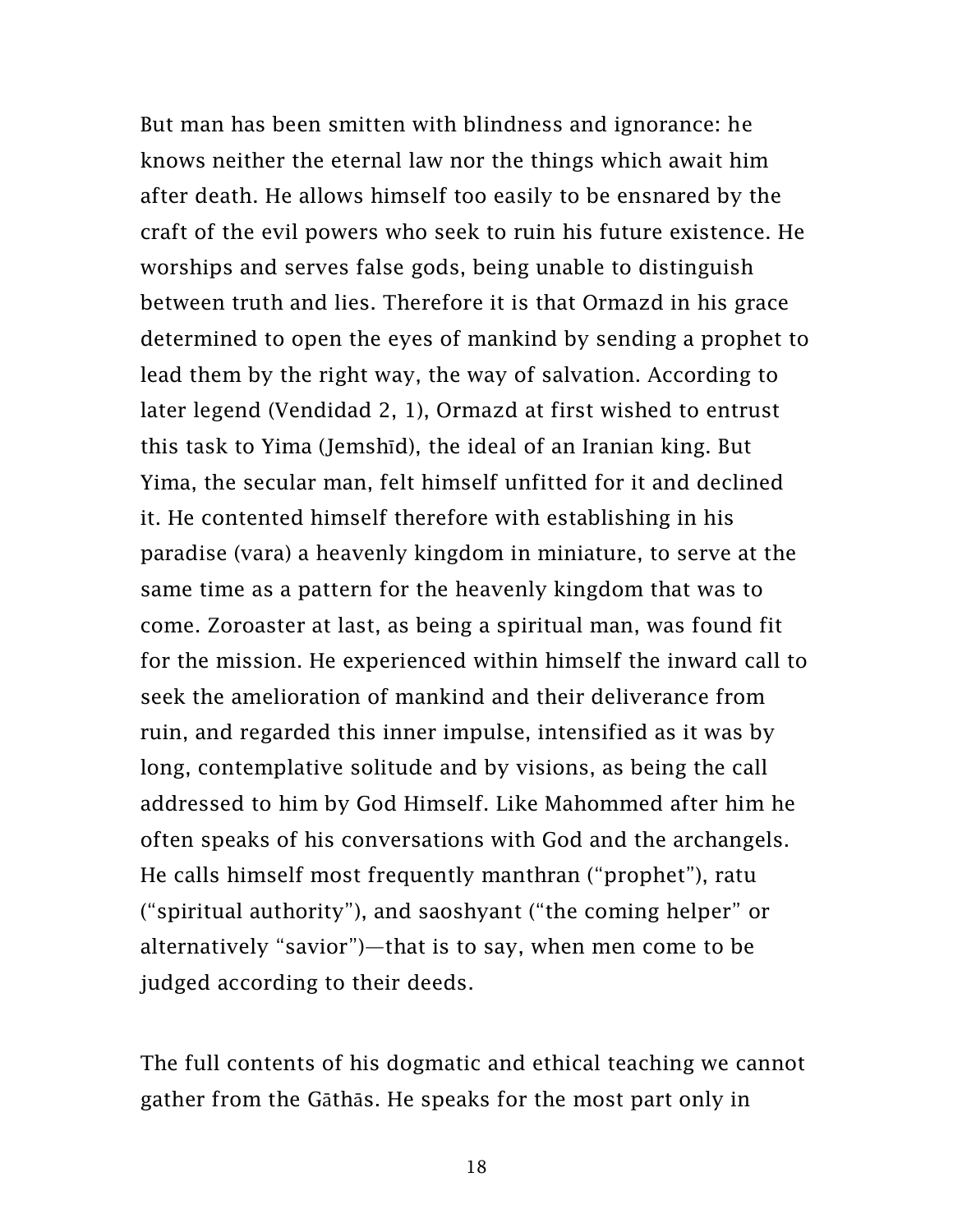general references of the divine commands and of good and evil works. Among the former those most inculcated are renunciation of Satan, adoration of Ormazd, purity of soul and body, and care of the cow. We learn little otherwise regarding the practices connected with his doctrines. A ceremonial worship is hardly mentioned. He speaks more in the character of prophet than in that of lawgiver. The contents of the Gāthās are essentially eschatological. Revelations concerning the last things and the future lot, whether bliss or woe, of human souls, promises for true believers, threatenings for disbelievers, his firm confidence as to the future triumph of the good—such are the themes continually dwelt on with endless variations.

It was not without special reason—so Zoroaster believed—that the calling of a prophet should have taken place precisely when it did. It was, he held, the final appeal of Ormazd to mankind at large. Like John the Baptist and the Apostles of Jesus Christ, Zoroaster also believed that the fulness of time was near, that the kingdom of heaven was at hand. Through the whole of the Gāthās runs the pious hope that the end of the present world is not far distant. He himself hopes, with his followers, to live to see the decisive turn of things, the dawn of the new and better aeon. Ormazd will summon together all his powers for a final decisive struggle and break the power of evil for ever; by his help the faithful will achieve the victory over their detested enemies, the daēva worshippers, and render them impotent. Thereupon Ormazd will hold a judicium universale, in the form of a general ordeal, a great test of all mankind by fire and molten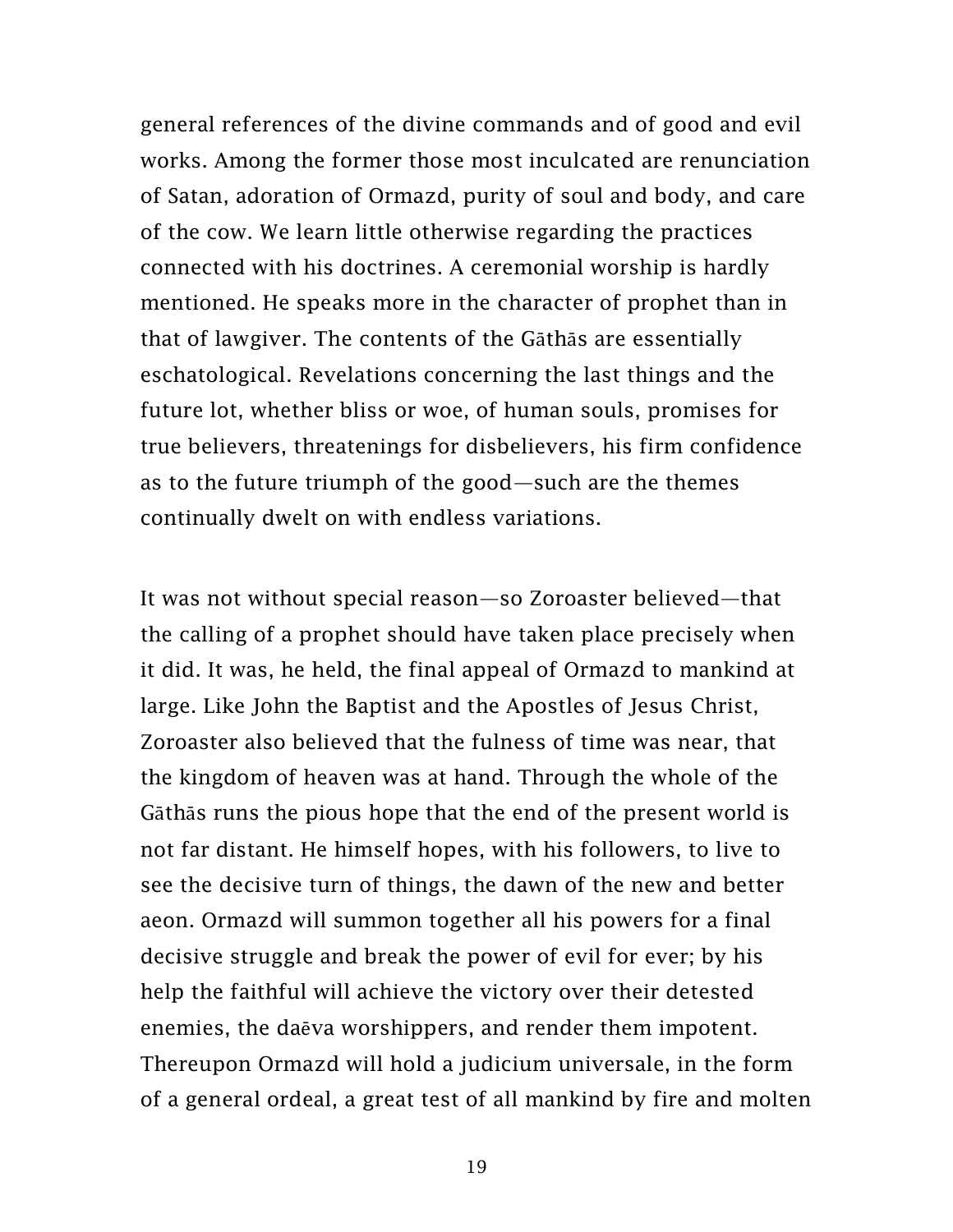metal, and will judge strictly according to justice, punish the wicked, and assign to the good the hoped-for reward. Satan will be cast, along with all those who have been delivered over to him to suffer the pains of hell, into the abyss, where he will henceforward lie powerless. Forthwith begins the one undivided kingdom of God in heaven and on earth. This is called, sometimes the good kingdom, sometimes simply the kingdom. Here the sun will forever shine, and all the pious and faithful will live a happy life, which no evil power can disturb, in the eternal fellowship of Ormazd and his angels. Every believer will receive as his guerdon the inexhaustible cow and the gracious gifts of the Vohu manō. The prophet and his princely patrons will be accorded special honor.

History and Later Development.—For the great mass of the people Zoroaster's doctrine was too abstract and spiritualistic. The vulgar fancy requires sensuous, plastic deities, which admit of visible representation; and so the old gods received honor again and new gods won acceptance. They are the angels (yazatas) of New Zoroastrianism. Thus, in the later Avesta, we find not only Mithra but also purely popular divinities such as the angel of victory, Verethraghna, Anāhita (Anāitis), the goddess of the water, Tishrya (Sirius), and other heavenly bodies, invoked with special preference. The Gāthās know nothing of a new belief which afterwards arose in the Fravashi, or guardian angels of the faithful. Fravashi properly means "confession of faith," and when personified comes to be regarded as a protecting spirit. Unbelievers have no fravashi.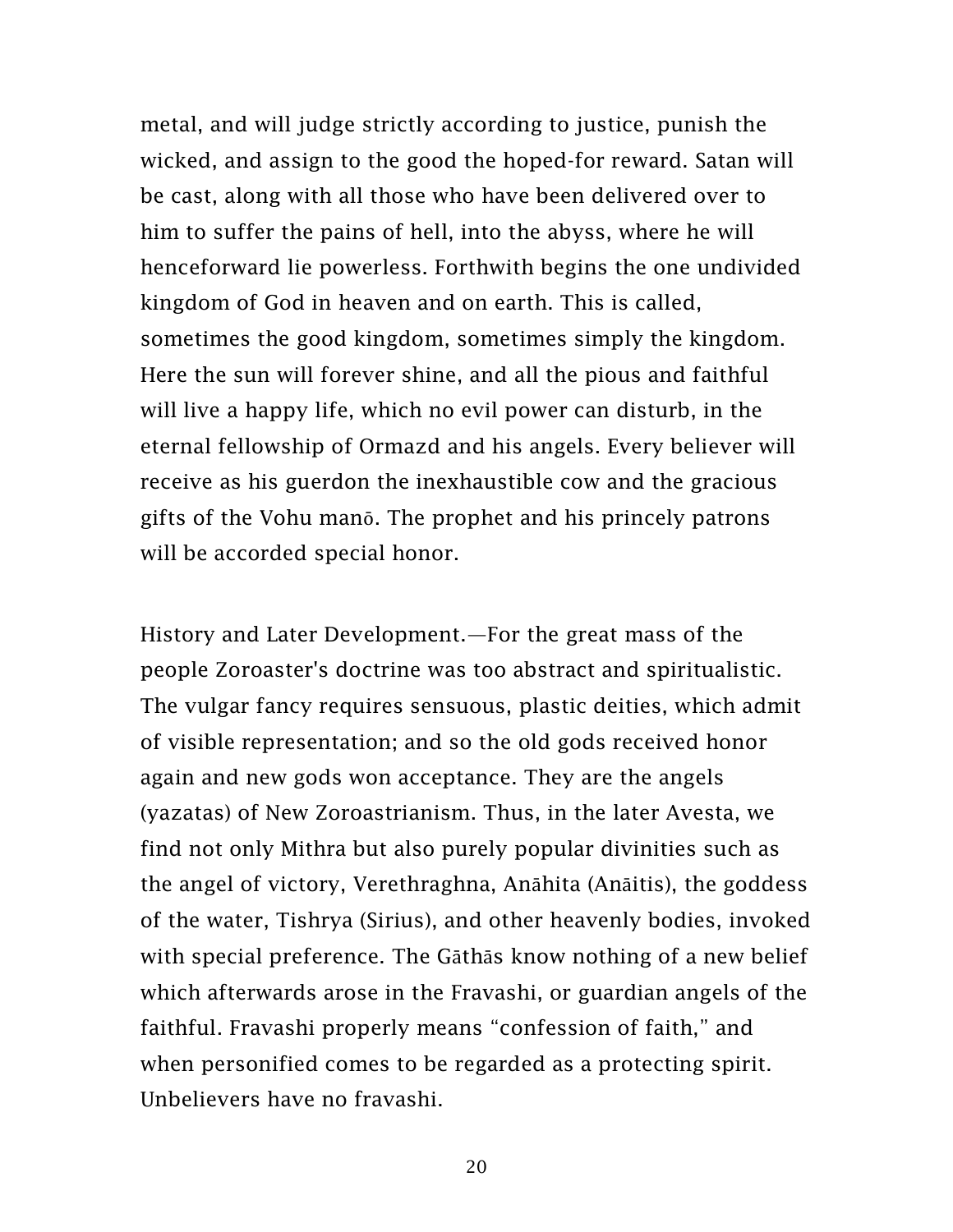On the basis of the new teaching arose a widely spread priesthood (āthravanō) who systematized its doctrines, organized and carried on its worship, and laid down the minutely elaborated laws for the purifying and keeping clean of soul and body, which are met with in the Vendidad. To these ecclesiastical precepts and expiations belong in particular the numerous ablutions, bodily chastisements, love of truth, beneficial works, support of comrades in the faith, alms, chastity, improvement of the land, arboriculture, breeding of cattle, agriculture, protection of useful animals, as the dog, the destruction of noxious animals, and the prohibition either to burn or to bury the dead. These are to be left on the appointed places (dakhmas) and exposed to the vultures and wild dogs. In the worship the drink prepared from the haoma (Indian soma) plant had a prominent place. Worship in the Zoroastrian Church was devoid of pomp; it was independent of temples. Its center was the holy fire on the altar. The fire altars afterwards developed to fire temples. In the sanctuary of these temples the various sacrifices and high and low masses were celebrated. As offerings meat, milk, show-bread, fruits, flowers and consecrated water were used. The priests were the privileged keepers and teachers of religion. They only performed the sacrifices (Herodotus, book one, 132), educated the young clergy, imposed the penances; they in person executed the circumstantial ceremonies of purification and exercised a spiritual guardianship and pastoral care of the laymen. Every young believer in Mazda, after having been received into the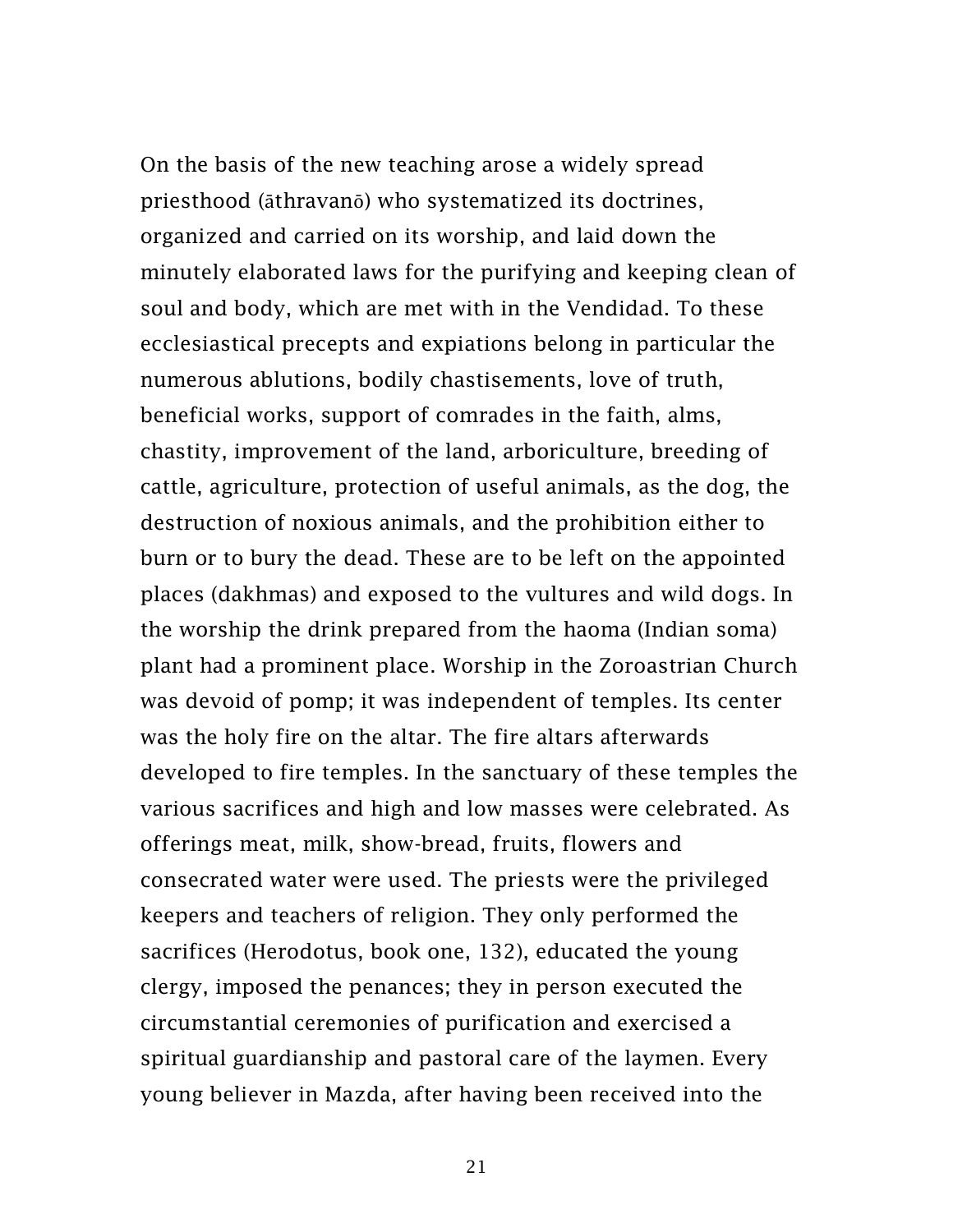religious community by being girt with the holy lace, had to choose a confessor and a spiritual guide (ratu).

Also in eschatology, as may be expected, a change took place. The last things and the end of the world are relegated to the close of a long period of time (3000 years after Zoroaster), when a new Saoshyant is to be born of the seed of the prophet, the dead are to come to life, and a new incorruptible world to begin.

Zoroastrianism was the national religion of Iran, but it was not permanently restricted to the Iranians, being professed by Turanians as well. The worship of the Persian gods spread to Armenia and Cappadocia and over the whole of the Near East (Strabo, book 15, 3, 14; book 11, 8, 4; 14, 76). Of the Zoroastrian Church under the Achaemenides and Aeracides little is known. After the overthrow of the dynasty of the Achaemenides a period of decay seems to have set in. Yet the Aeracides and the Indo-Scythian kings as well as the Achaemenides were believers in Mazda. The national restoration of the Sasanids brought new life to the Zoroastrian religion and long-lasting sway to the Church. Protected by this dynasty, the priesthood developed into a completely organized state church, which was able to employ the power of the state in enforcing strict compliance with the religious law-book hitherto enjoined by their unaided efforts only. The head of the Church (Zara-Shushtrōtema) had his seat at Rai in Media and was the first person in the state next to the king. The formation of sects was at this period not infrequent (vide Manichaeism). The Mohammedan invasion (636), with the